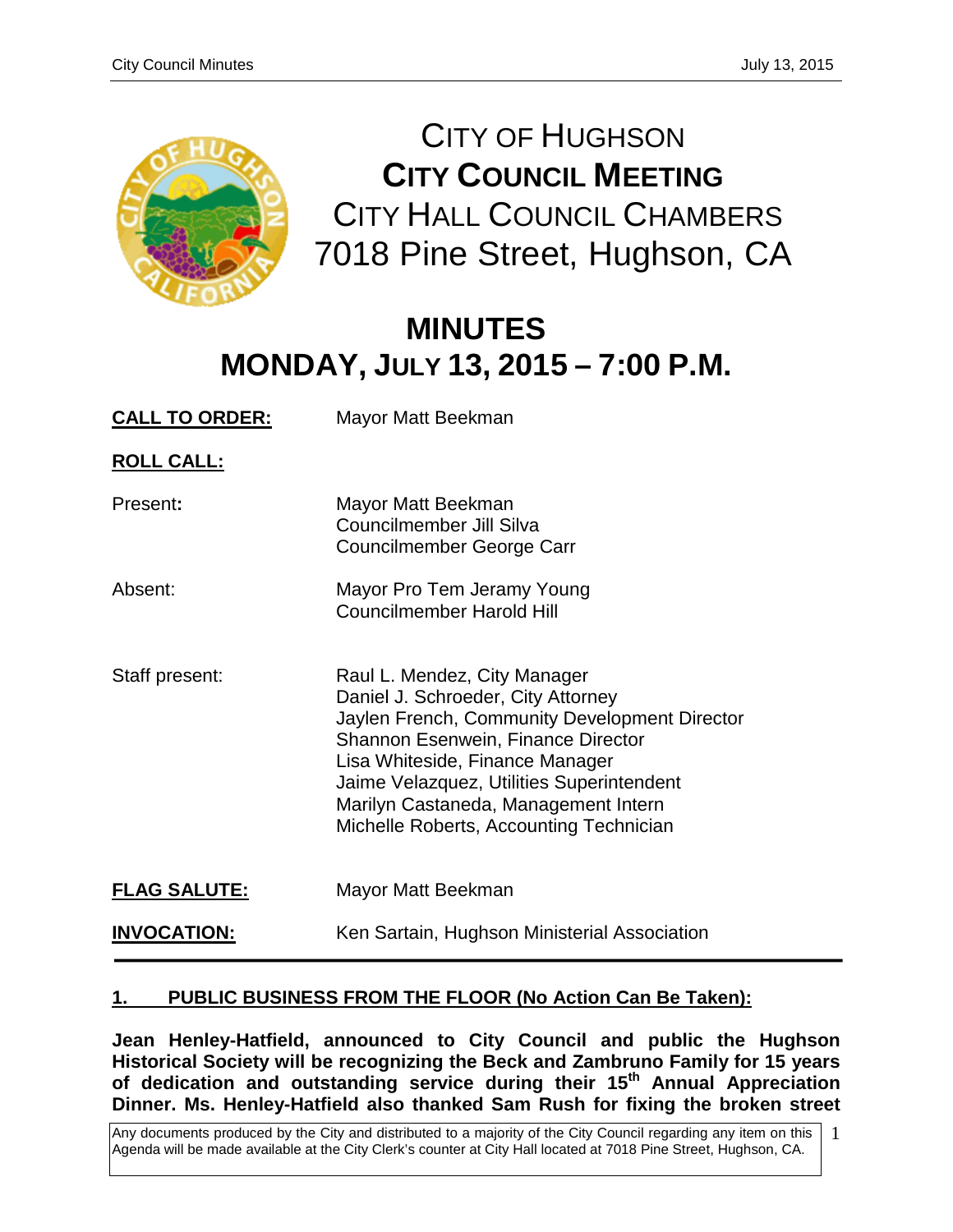**lights in a timely manner and Mayor Beekman for his service to the Local Agency Formation Commission.**

**Diane Lemire thanked City staff for being so helpful to residents in the transition to Gilton Solid Waste Management. Also, Ms. Lemire asked for City staff and City Council to make communication with residents more readable.** 

#### **2. PRESENTATIONS:**

**2.1:** Introduction of New Employee Michelle Roberts, Accounting Technician

**Finance Director, Shannon Esenwein introduced Michelle Roberts as Hughson's new Accounting Technician to City Council and the public.** 

#### **3. CONSENT CALENDAR:**

**All items listed on the Consent Calendar are to be acted upon by a single action of the City Council unless otherwise requested by an individual Councilmember for special consideration. Otherwise, the recommendation of staff will be accepted and acted upon by roll call vote.**

- **3.1:** Approve the Minutes of the Regular Meeting of June 22, 2015.
- **3.2:** Approve the Warrants Register.
- **3.3:** Approve the lease agreement with Holtzclaw Compliance to occupy office space at the Hughson Business Incubation Center (City Hall Annex Building) at 7012 Pine Street and authorize the City Manager to execute the lease agreement.

**Mayor Matt Beekman pulled Consent Calendar item 3.3 and indicated it would be brought back for consideration during a future City Council meeting.**

**SILVA/CARR 3-0 (HILL/YOUNG – ABSENT) motion passes to approve the Consent Calendar items 3.1 and 3.2.**

## **4. UNFINISHED BUSINESS: NONE.**

## **5. PUBLIC HEARING TO CONSIDER THE FOLLOWING:**

**5.1:** Introduce and waive the first reading of Ordinance No. 2015-07, an Ordinance of the City Council of the City of Hughson, adding a new

Any documents produced by the City and distributed to a majority of the City Council regarding any item on this Agenda will be made available at the City Clerk's counter at City Hall located at 7018 Pine Street, Hughson, CA. 2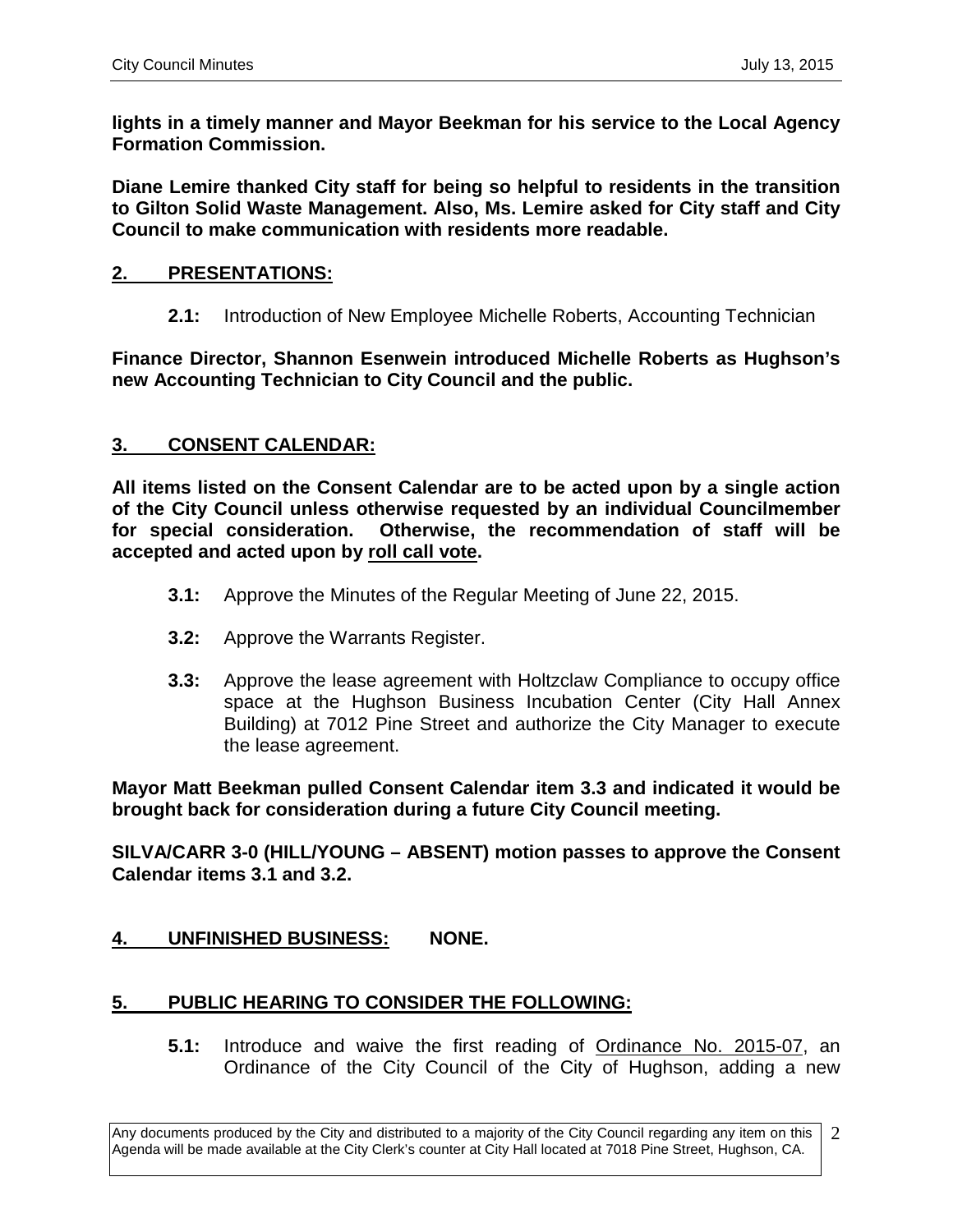Chapter to the Hughson Municipal Code (HMC), Chapter 17.03.062 – Reasonable Accommodation.

**Director French presented the staff report on this item. Councilmember Carr had questions regarding what defines the limits of reasonable accommodations.**

**Mayor Beekman opened the Public Hearing at 7:18 P.M. There were no public comments. The Public Hearing was closed at 7:19 P.M.**

**CARR/SILVA 3-0 (HILL/YOUNG – ABSENT) motion passes to introduce and waive the first reading of Ordinance No. 2015-07, an Ordinance of the City Council of the City of Hughson, adding a new Chapter to the Hughson Municipal Code (HMC), Chapter 17.03.062 – Reasonable Accommodation.**

**5.2:** Introduce and waive the first reading of Ordinance No. 2015-08, an Ordinance of the City Council of the City of Hughson, amending the Hughson Municipal Code (HMC) Chapter 17 – Zoning, regarding Transitional and Supportive Housing.

**Director French presented the staff report on this item.** 

**Mayor Beekman opened the Public Hearing at 7:22 P.M. Diane Lemire addressed the City Council asking which kind of housing will it be (Section 8, rehabilitation etc.) Mayor Beekman as well as Councilmember Silva addressed provided clarification and cited examples. The Public Hearing was closed at 7:24 P.M.**

**SILVA/CARR 3-0 (HILL/YOUNG – ABSENT) motion passes to introduce and waive the first reading of Ordinance No. 2015-08, an Ordinance of the City Council of the City of Hughson, amending the Hughson Municipal Code (HMC) Chapter 17 – Zoning, regarding Transitional and Supportive Housing.**

**5.3:** Introduce and waive the first reading of Ordinance No. 2015-09, an Ordinance of the City Council of the City of Hughson, amending the Hughson Municipal Code (HMC) Chapters 8.08.010 – Definitions, 8.08.035 – Animals as a nuisance, 8.26.020 – Definitions, 8.26.050 – Property maintenance standards and unlawful conditions, 10.32.290 – Commercial vehicle parking, 17.02.008 – Residential zones, 17.02.012 – Commercial zones, and 17.02.020 – Public use zones.

**Stefanie Voortman, Code Enforcement Officer, presented the staff report on this item. Councilmember Silva raised questions regarding 4-H animals (i.e., chickens, rabbits) being restricted in this Ordinance. City Manager Mendez and Mayor Beekman indicated that the current amendment could be considered as presented but with direction to City staff for additional work on the definition of** 

Any documents produced by the City and distributed to a majority of the City Council regarding any item on this Agenda will be made available at the City Clerk's counter at City Hall located at 7018 Pine Street, Hughson, CA. 3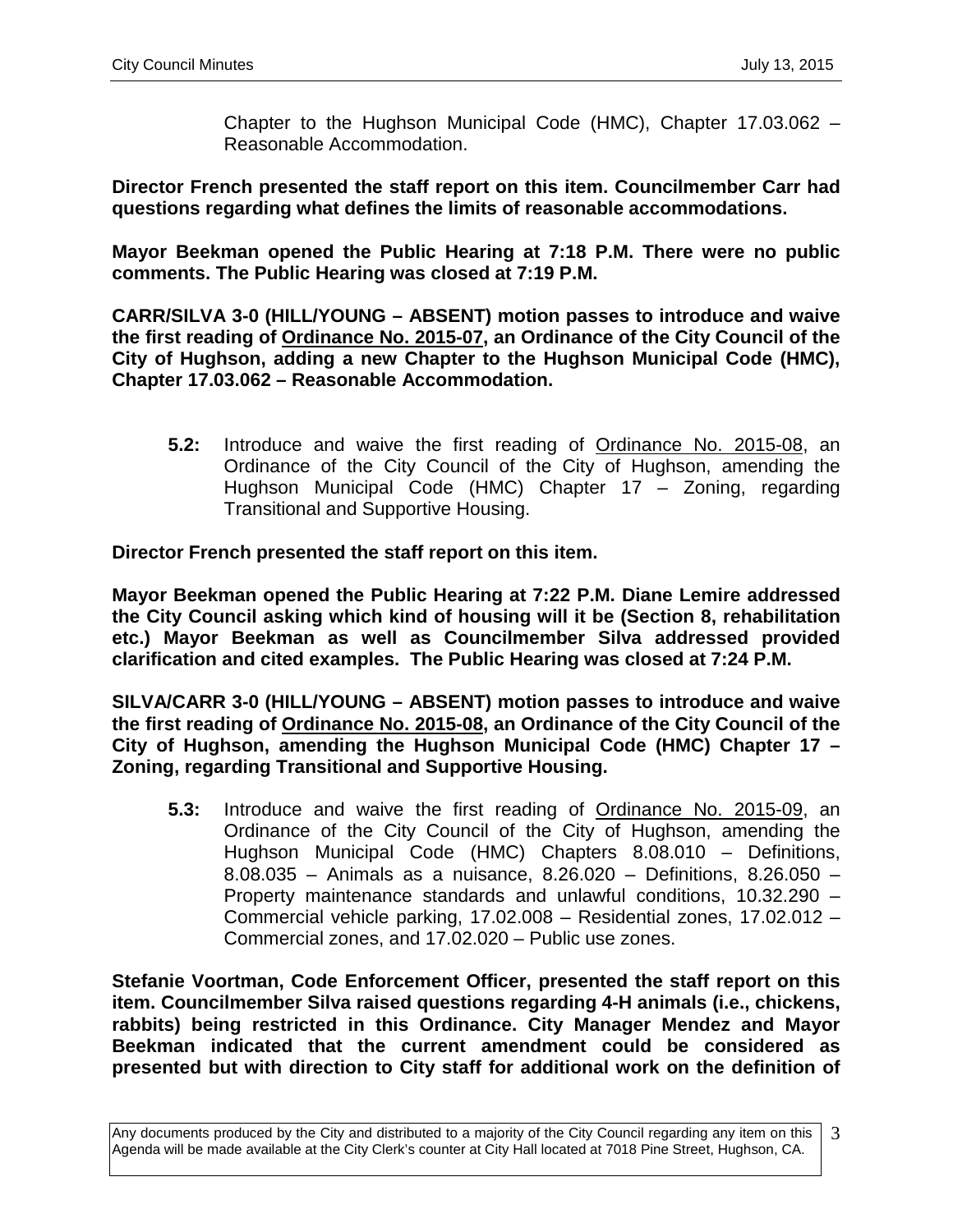**animals deemed a nuisance to be brought back for City Council consideration once researched.** 

**Mayor Beekman opened Public Hearing at 7:41 P.M. Mark Fontana addressed City Council and thanked Councilmember Silva for addressing the issue on 4-H animals, as well as recommending bringing back this item to figure out how to revise this Ordinance to let chickens be an exception when being used for as a food resource. Diane Lemire suggested adding the number of chickens that a residence is allowed to have per household. Mayor Beekman recommended that each residence register their animals with the City or County for safety reasons. The Public Hearing was closed at 7:48 P.M.**

**BEEKMAN/SILVA 3-0 (HILL/YOUNG – ABSENT) motion passes to introduce and waive the first reading of Ordinance No. 2015-09, an Ordinance of the City Council of the City of Hughson, amending the Hughson Municipal Code (HMC) Chapters 8.08.010 – Definitions, 8.08.035 – Animals as a nuisance, 8.26.020 – Definitions, 8.26.050 – Property maintenance standards and unlawful conditions, 10.32.290 – Commercial vehicle parking, 17.02.008 – Residential zones, 17.02.012 – Commercial zones, and 17.02.020 – Public use zones.**

- **5.4:** Approval of Resolution No. 2015-21b, Confirming Diagrams, Assessments and Reports and Levying Assessments for Fiscal Year 2015/2016 for All Landscape and Lighting Districts and Benefit Assessment Districts within the City of Hughson
	- 1. Conduct a Public Hearing to consider approval of the Fiscal Year 2015-2016 assessments for the City of Hughson Landscape and Lighting Districts and Benefit Assessment Districts.
	- 2. Adopt Resolution No. 2015-21b, confirming diagrams, assessments and reports and levying assessments for Fiscal Year 2015/2016 for all Landscape and Lighting Districts and Benefit Assessment Districts within the City of Hughson.
	- 3. Direct the City of Turlock City Engineer to File, or Cause to be Filed, a Certified Copy of this Resolution and the Report for Each Assessment District with the Tax Collector for the County of Stanislaus.

**Director French presented the staff report on this item as well as a PowerPoint presentation. He indicated that Garner Reynold from the City of Turlock was also in the audience to answer questions if needed. Mayor Beekman and Councilmember Silva thanked Director French for the detailed material given.**

Any documents produced by the City and distributed to a majority of the City Council regarding any item on this Agenda will be made available at the City Clerk's counter at City Hall located at 7018 Pine Street, Hughson, CA. 4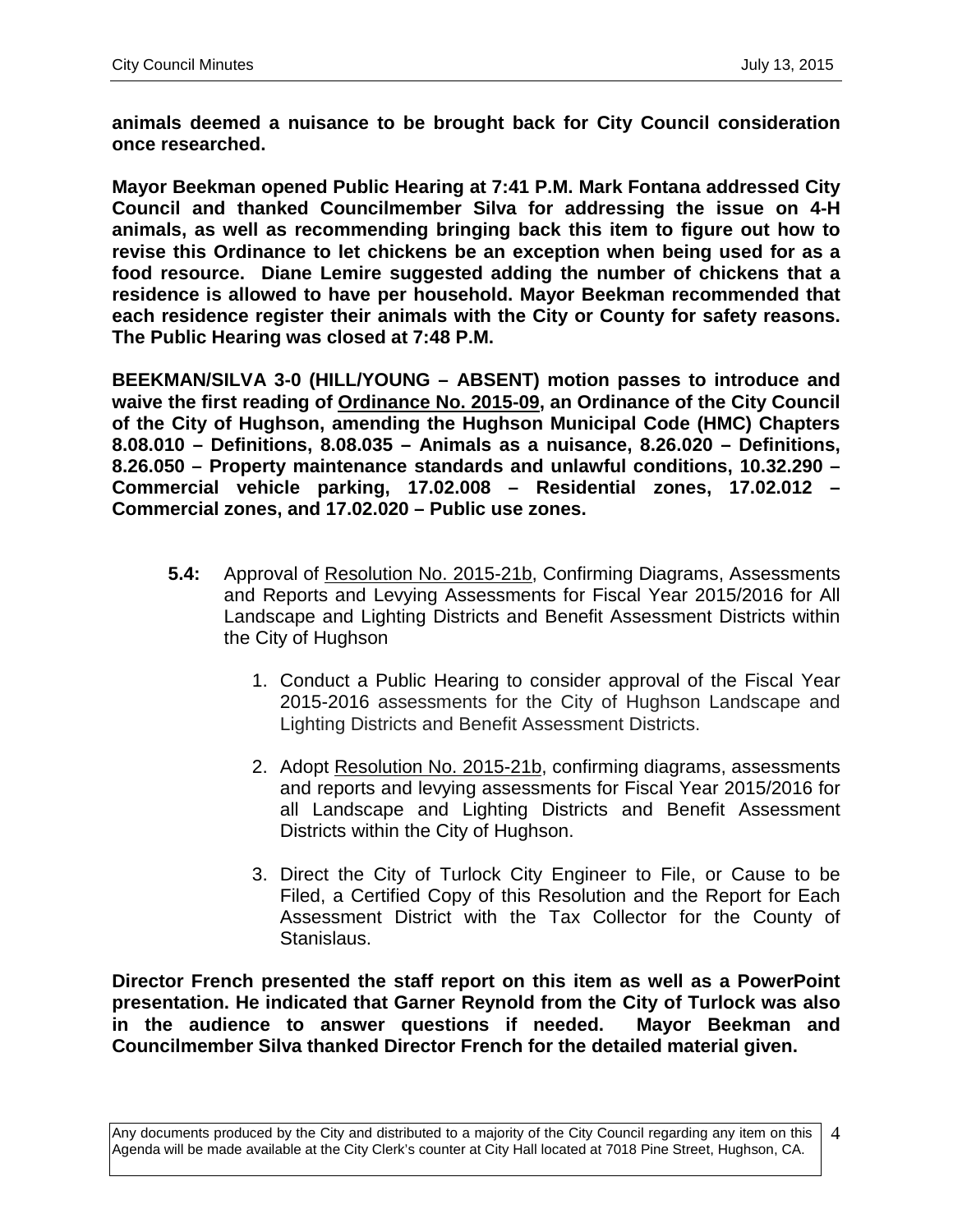**Mayor Beekman opened the Public Hearing at 8:15 P.M. Mark Fontana addressed the City Council with the concern of why the tax bill looked so large and thanked Director French for putting so much time and how he broke down each area in his presentation. The Public Hearing was closed at 8:17 P.M.**

**SILVA/CARR 3-0 (HILL/YOUNG – ABSENT) motion passes to Approve Resolution No. 2015-21, Confirming Diagrams, Assessments and Reports and Levying Assessments for Fiscal Year 2015/2016 for All Landscape and Lighting Districts and Benefit Assessment Districts within the City of Hughson.** 

**5.5:** Conduct a public hearing to consider adoption of Proposition 218 noticed water rates for the City of Hughson and In the absence of a majority protest, move forward with the water rate increase in order to access Safe Drinking Water State Revolving Funds (SDWSRF) for the Well No. 7 Replacement Project through adoption of Resolution No. 2015-22.

**City Manager Mendez presented the staff report on this item accompanied with Doug Dove, the City's Utility Rates Consultant with Bartle Wells.** 

**Mayor Beekman opened Public Hearing at 8:30 P.M. Diane Lemire addressed the City Council and ask for clarification on the price increase. Mr. Dove provided some additional clarification as to how the City's rates were composed (fixed/variable elements). The Public Hearing was closed at 8:41 P.M.**

**BEEKMAN/CARR 3-0 (YOUNG/HILL – ABSENT) motion passes to adopt Resolution No. 2015-22, Proposition 218 water rates for the City of Hughson and move forward with the water rate increase in order to access Safe Drinking Water State Revolving Funds (SDWSRF) for the Well No. 7 Replacement.**

**6. NEW BUSINESS: NONE.**

## **7. CORRESPONDENCE:**

**7.1:** Update of the Hatch Road and Santa Fe Avenue Signal Project.

## **8. COMMENTS:**

**8.1:** Staff Reports and Comments: (Information Only – No Action)

**City Manager: City Manager Mendez was pleased with the turn out at the City Council meeting and the public's recommendations to improve communication on City business. City Manager Mendez reminded the** 

Any documents produced by the City and distributed to a majority of the City Council regarding any item on this Agenda will be made available at the City Clerk's counter at City Hall located at 7018 Pine Street, Hughson, CA. 5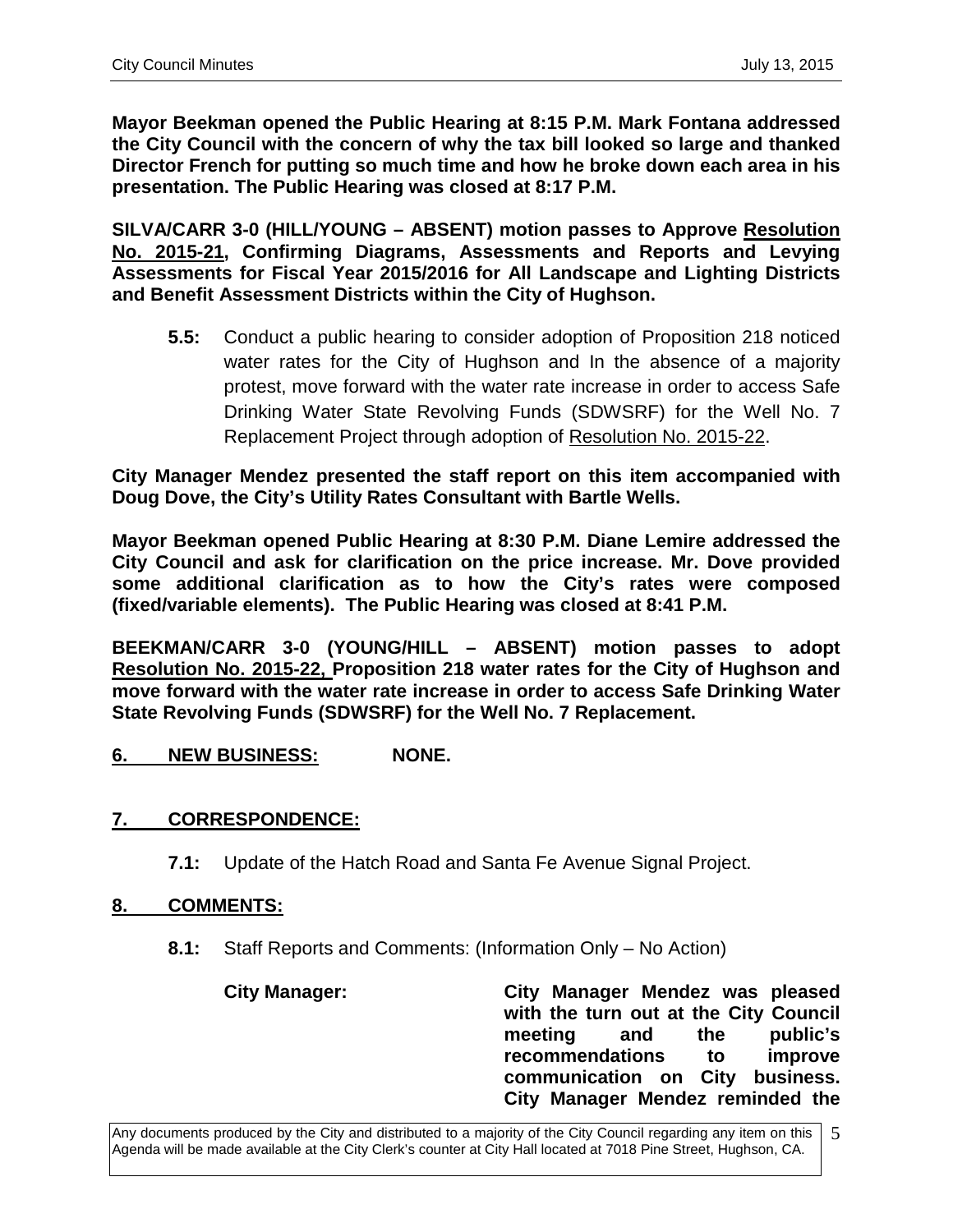**City Council and the public of the upcoming National Night Out on August 4th from 6 p.m - 9 p.m. Also, he thanked Council for their participation in the 2014 National Night Out especially with the block parties and invited any member interested to the 2015 festivities.** 

**City Clerk:**

**Community Development Director: Director French informed the City Council and the public that the Tully Road construction project will be complete in 8-10 weeks and Tully at Santa Fe will be closed but businesses can still go through. The small project on Hughson Avenue by the High School will hopefully be done before school starts. Also, reminded the City Council that Stanislaus County will award the widening or channelization project to George Reed, Inc. on Tuesday, July 14, 2015. City Manager Mendez indicated that he would attend the meeting to express the City's support for the project and moving forward.**

**Director of Finance:**

**Police Services: Seargeant Hector Longoria, Hughson PoliceServices, provided City Council with the monthly Statistic Report. Also, he informed the City Council that Hughson Police Services will be preparing for National Night Out and also discuss some incidents in the City since the last meeting.** 

**City Attorney:**

Any documents produced by the City and distributed to a majority of the City Council regarding any item on this Agenda will be made available at the City Clerk's counter at City Hall located at 7018 Pine Street, Hughson, CA.

6